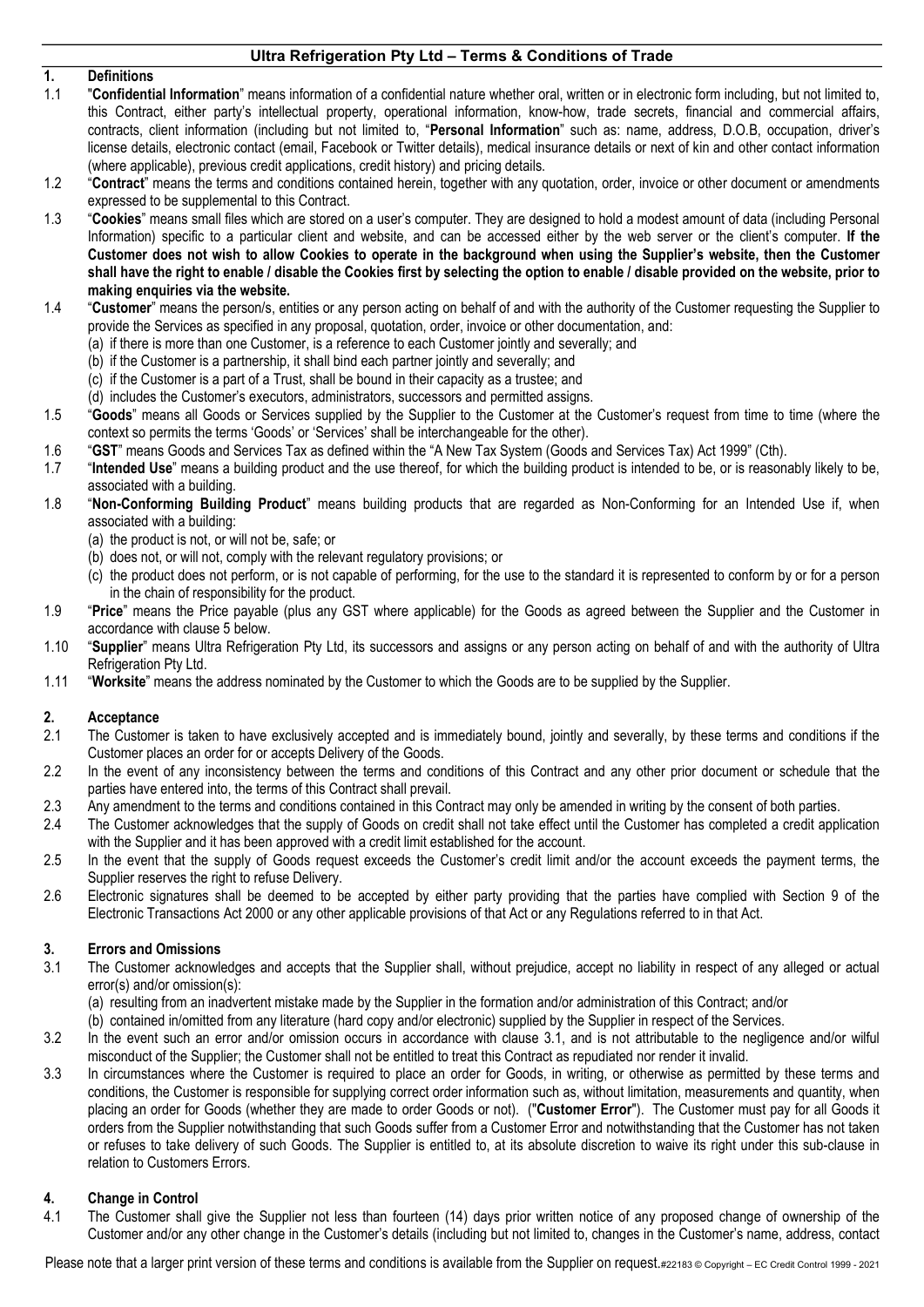phone or fax number/s, change of trustees, or business practice). The Customer shall be liable for any loss incurred by the Supplier as a result of the Customer's failure to comply with this clause.

## 5. Price and Payment

- 5.1 At the Supplier's sole discretion, the Price shall be either:
	- (a) as indicated on any invoice provided by the Supplier to the Customer; or
	- (b) the Price as at the date of Delivery of the Goods according to the Supplier's current price list; or
	- (c) the Supplier's quoted price (subject to clause 5.2) which will be valid for the period stated in the quotation or otherwise for a period of thirty (30) days.
- 5.2 The Supplier reserves the right to change the Price:
	- (a) if a variation to the Goods which are to supplied is requested; or
	- (b) if a variation to the Services originally scheduled (including any applicable plans or specifications) is requested; or
	- (c) where additional Services are required due to the discovery of hidden or unidentifiable difficulties (including but not limited to, such as poor weather conditions, limitations to accessing the Worksite, safety considerations, prerequisite work by any third party not being completed or or hidden pipes and wiring in walls etc) which are only discovered on commencement of the Services; or
	- (d) in the event of increases to the Supplier in the cost of labour or Goods which are beyond the Supplier's control.
- 5.3 The Supplier reserves the right to change the Price if a variation to the Supplier's quotation is requested. Variations will be charged for on the basis of the Supplier's quotation, and will be detailed in writing, and shown as variations on the Supplier's invoice. The Customer shall be required to respond to any variation submitted by the Supplier within ten (10) working days. Failure to do so will entitle the Supplier to add the cost of the variation to the Price. Payment for all variations must be made in full at the time of their completion.
- 5.4 At the Supplier's sole discretion, a deposit may be required.
- 5.5 Time for payment for the Goods being of the essence, the Price will be payable by the Customer on the date/s determined by the Supplier, which may be:
	- (a) on Delivery of the Goods;
	- (b) the date specified on any invoice or other form as being the date for payment; or
	- (c) failing any notice to the contrary, the date which is seven (7) days following the date of any invoice given to the Customer by the Supplier.
- 5.6 Payment may be made by cash, cheque, bank cheque, electronic/on-line banking, or by any other method as agreed to between the Customer and the Supplier.
- 5.7 The Supplier may in its discretion allocate any payment received from the Customer towards any invoice that the Supplier determines and may do so at the time of receipt or at any time afterwards. On any default by the Customer the Supplier may re-allocate any payments previously received and allocated. In the absence of any payment allocation by the Supplier, payment will be deemed to be allocated in such manner as preserves the maximum value of the Supplier's Purchase Money Security Interest (as defined in the PPSA) in the Goods.
- 5.8 The Customer shall not be entitled to set off against, or deduct from the Price, any sums owed or claimed to be owed to the Customer by the Supplier nor to withhold payment of any invoice because part of that invoice is in dispute.
- 5.9 Unless otherwise stated the Price does not include GST. In addition to the Price, the Customer must pay to the Supplier an amount equal to any GST the Supplier must pay for any supply by the Supplier under this or any other Contract for the sale of the Goods. The Customer must pay GST, without deduction or set off of any other amounts, at the same time and on the same basis as the Customer pays the Price. In addition, the Customer must pay any other taxes and duties that may be applicable in addition to the Price except where they are expressly included in the Price.

## 6. Delivery of Goods

- 6.1 Delivery ("Delivery") of the Goods is taken to occur at the time that:
	- (a) the Customer or the Customer's nominated carrier takes possession of the Goods at the Supplier's address; or
	- (b) the Supplier (or the Supplier's nominated carrier) delivers the Goods to the Customer's nominated address even if the Customer is not present at the address.
- 6.2 At the Supplier's sole discretion, the cost of Delivery is either included in the Price or is in addition to the Price.
- 6.3 Subject to clause 6.4 it is the Supplier's responsibility to ensure that the Services start as soon as it is reasonably possible.
- 6.4 The Services commencement date will be put back and/or the completion date extended by whatever time is reasonable in the event that the Supplier claims an extension of time (by giving the Customer written notice) where completion is delayed by an event beyond the Supplier's control, including but not limited to any failure by the Customer to:
	- (a) make a selection; or
	- (b) have the Worksite ready for the Services; or
	- (c) notify the Supplier that the Worksite is ready.
- 6.5 Any time specified by the Supplier for Delivery of the Goods is an estimate only and the Supplier will not be liable for any loss or damage incurred by the Customer as a result of Delivery being late. However both parties agree that they shall make every endeavour to enable the Goods to be delivered at the time and place as was arranged between both parties. In the event that the Supplier is unable to supply the Goods as agreed solely due to any action or inaction of the Customer, then the Supplier shall be entitled to charge a reasonable fee for redelivery and/or storage.

## 7. Risk

- 7.1 Risk of damage to or loss of the Goods passes to the Customer on Delivery and the Customer must insure the Goods on or before Delivery.
- 7.2 If any of the Goods are damaged or destroyed following Delivery but prior to ownership passing to the Customer, the Supplier is entitled to receive all insurance proceeds payable for the Goods. The production of these terms and conditions by the Supplier is sufficient evidence of the Supplier's rights to receive the insurance proceeds without the need for any person dealing with the Supplier to make further enquiries.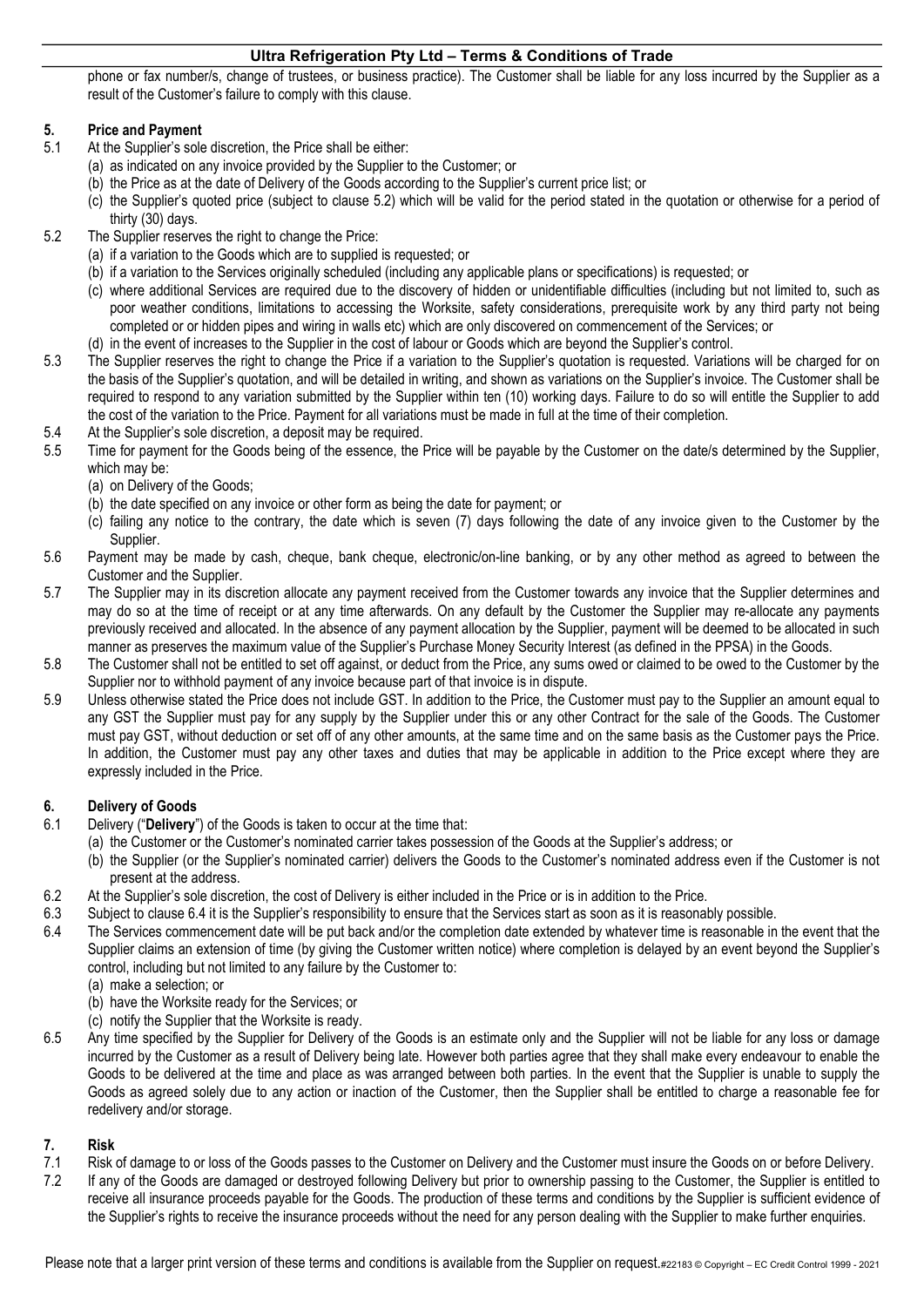- 7.3 If the Customer requests the Supplier to leave Goods outside the Supplier's premises for collection or to deliver the Goods to an unattended location, then such Goods shall be left at the Customer's sole risk.
- 7.4 Where the Supplier is required to install the Goods the Customer warrants that the structure of the premises or equipment in or upon which these Goods are to be installed or erected is sound and will sustain the installation and work incidental thereto and the Supplier shall not be liable for any claims, demands, losses, damages, costs and expenses howsoever caused or arising in connection with the installation and work incidental thereto.
- 7.5 Whilst the Supplier shall take all due care to prevent any damage to the Customer's existing tin/colourbond or tiled roof during the performance of the Services, the Supplier shall not accept liability in the event of any damage caused to the Customer's roof. However, the Supplier may offer to repair or replace any such damage, provided the Customer has available the necessary Goods, at the time of installation.
- 7.6 In the event that the Supplier discovers asbestos/hazardous materials whilst undertaking any Services the Supplier shall immediately advise the Customer of the same and shall be entitled to suspend the Services pending a risk assessment in relation to those materials. The Customer shall be liable for all additional costs (howsoever arising) incurred by the Supplier as a result of the discovery of asbestos/hazardous materials and/or any suspension of the Services in relation thereto.

## 8. Refrigeration and Air Conditioning Risk

- 8.1 Whilst the final location of the condensing unit is at the discretion of the Customer, a charge will apply as a variation as per clause 5.2, if the Customer requests the unit to not be located adjacent to the external wall, due to the underground piping required.
- 8.2 The final location of the wall, window or floor unit must be determined on the Worksite by the Customer.
- 8.3 The Supplier shall upon installation ensure that all installed Goods meet current industry standards applicable to noise levels, however the Supplier cannot guarantee that noise levels will remain constant post installation as the Goods may be impacted by many factors such as the weather, lack of maintenance, tampering etc.
- 8.4 In the event that any of the equipment needs to be relocated due to complaints from neighbours or local authorities, then the Customer shall be responsible for any and all costs involved.
- 8.5 The Customer acknowledges and agrees that it is their responsibility to insure any equipment partly or completely installed on the Worksite, against theft or damage.
- 8.6 In the event that the electrical wiring is required to be re-positioned at the request of any third party contracted by the Customer then the Customer agrees to notify the Supplier immediately upon any proposed changes. The Customer agrees to indemnify the Supplier against any additional costs incurred with such a relocation of electrical wiring. All such variances shall be invoiced in accordance with clause 5.2.

## 9. Worksite Access and Condition

- 9.1 The Supplier is not responsible for the removal of rubbish from or clean-up of the building/construction Worksite/s. All rubbish generated by the Supplier will be placed in a designated area appointed by the Customer but the responsibility of removal of same is the Customer or the Customer's agent, unless otherwise agreed.
- 9.2 It is the intention of the Supplier and agreed by the Customer that:
	- (a) the Customer shall ensure that the Supplier has clear and free access to the Worksite at all times to enable them to undertake the Services (including carrying out Worksite inspections, gain signatures for required documents, and for the delivery and installation of the Goods). The Supplier shall not be liable for any loss or damage to the Worksite (including, without limitation, damage to pathways, driveways and concreted or paved or grassed areas) unless due to the negligence of the Supplier; and
	- (b) it is the Customer's responsibility to provide the Supplier, while at the Worksite, with adequate access to available water, electricity, toilet and washing facilities if required.
- 9.3 The Customer agrees to be present at the Worksite when and as reasonably requested by the Supplier and its employees, contractors and/or agents.
- 9.4 Worksite Inductions
	- (a) in the event the Customer requires an employee or sub-contractor of the Supplier to undertake a Worksite induction during working hours, the Customer will be liable to pay the hourly charges for that period. If any induction needs to be undertaken prior to the commencement date then the Customer shall be liable to pay the Supplier's standard (and/or overtime, if applicable) hourly labour rate; or
	- (b) where the Supplier is in control of the Worksite, the Customer and/or the Customer's third party contractors must initially carry out the Supplier's Health & Safety induction course before access to the Worksite will be granted. Inspection of the Worksite during the course of the Works will be by appointment only and unless otherwise agreed, in such an event the Customer and/or third party acting on behalf of the Customer must at all times be accompanied by the Supplier.

## 10. Underground Locations

- 10.1 Prior to the Supplier commencing any work the Customer must advise the Supplier of the precise location of all underground services on the Worksite and clearly mark the same. The underground mains & services the Customer must identify include, but are not limited to, electrical services, gas services, sewer services, pumping services, sewer connections, sewer sludge mains, water mains, irrigation pipes, telephone cables, fibre optic cables, oil pumping mains, and any other services that may be on the Worksite.
- 10.2 Whilst the Supplier will take all care to avoid damage to any underground services the Customer agrees to indemnify the Supplier in respect of all and any liability claims, loss, damage, costs and fines as a result of damage to services not precisely located and notified as per clause 10.1.

## 11. Title

- 11.1 The Supplier and the Customer agree that ownership of the Goods shall not pass until:
	- (a) the Customer has paid the Supplier all amounts owing to the Supplier; and
	- (b) the Customer has met all of its other obligations to the Supplier.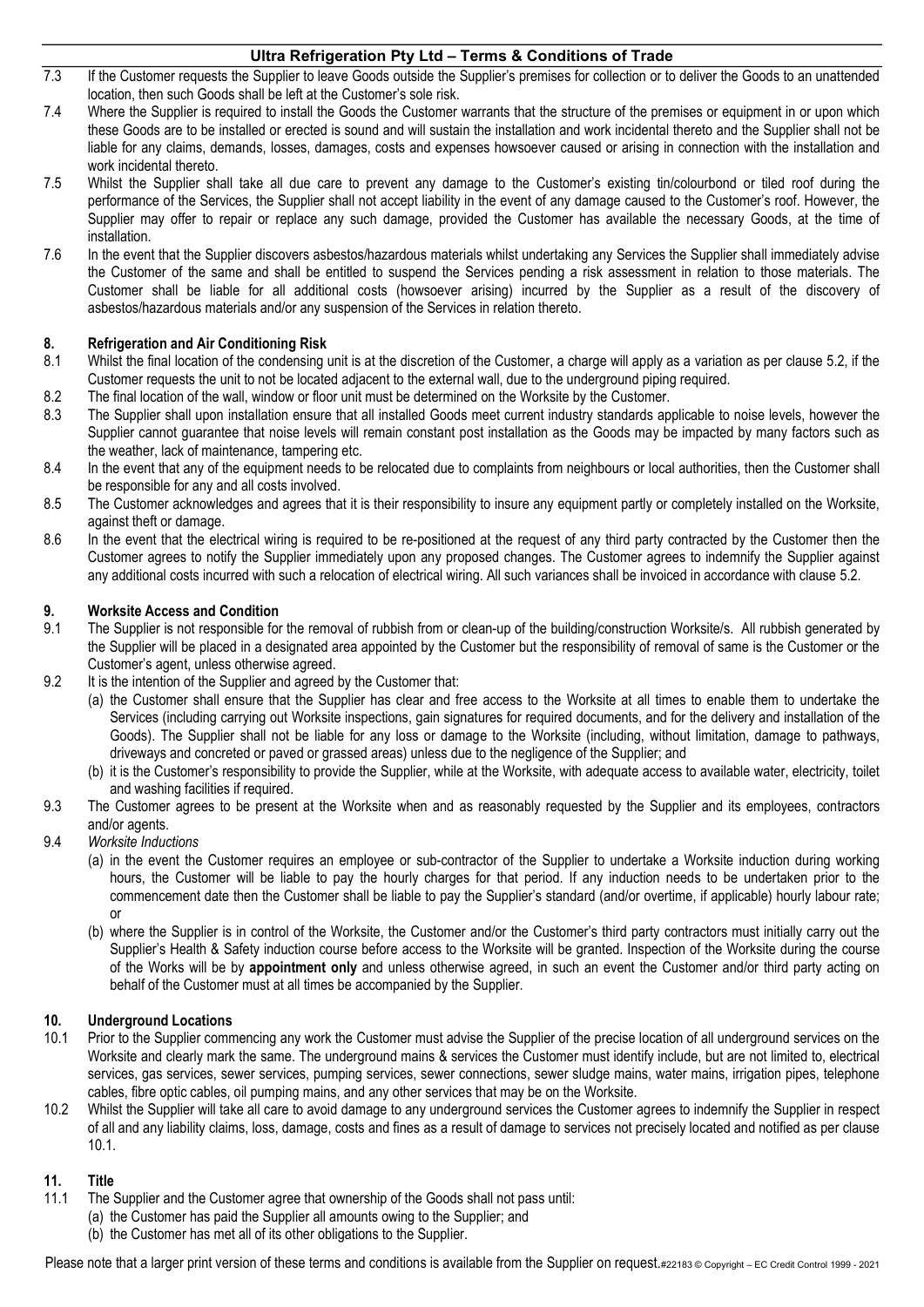- 11.2 Receipt by the Supplier of any form of payment other than cash shall not be deemed to be payment until that form of payment has been honoured, cleared or recognised.
- 11.3 It is further agreed that, until ownership of the Goods passes to the Customer in accordance with clause 11.1:
	- (a) the Customer is only a bailee of the Goods and must return the Goods to the Supplier on request;
	- (b) the Customer holds the benefit of the Customer's insurance of the Goods on trust for the Supplier and must pay to the Supplier the proceeds of any insurance in the event of the Goods being lost, damaged or destroyed;
	- (c) the Customer must not sell, dispose, or otherwise part with possession of the Goods other than in the ordinary course of business and for market value. If the Customer sells, disposes or parts with possession of the Goods then the Customer must hold the proceeds of any such act on trust for the Supplier and must pay or deliver the proceeds to the Supplier on demand;
	- (d) the Customer should not convert or process the Goods or intermix them with other goods but if the Customer does so then the Customer holds the resulting product on trust for the benefit of the Supplier and must sell, dispose of or return the resulting product to the Supplier as it so directs;
	- (e) the Customer irrevocably authorises the Supplier to enter any premises where the Supplier believes the Goods are kept and recover possession of the Goods;
	- (f) the Supplier may recover possession of any Goods in transit whether or not Delivery has occurred;
	- (g) the Customer shall not charge or grant an encumbrance over the Goods nor grant nor otherwise give away any interest in the Goods while they remain the property of the Supplier;
	- (h) the Supplier may commence proceedings to recover the Price of the Goods sold notwithstanding that ownership of the Goods has not passed to the Customer.

## 12. Personal Property Securities Act 2009 ("PPSA")

- 12.1 In this clause financing statement, financing change statement, security agreement, and security interest has the meaning given to it by the PPSA.
- 12.2 Upon assenting to these terms and conditions in writing the Customer acknowledges and agrees that these terms and conditions constitute a security agreement for the purposes of the PPSA and creates a security interest in all Goods and/or collateral (account) – being a monetary obligation of the Customer to the Supplier for Services – that have previously been supplied and that will be supplied in the future by the Supplier to the Customer.
- 12.3 The Customer undertakes to:
	- (a) promptly sign any further documents and/or provide any further information (such information to be complete, accurate and up-to-date in all respects) which the Supplier may reasonably require to;
		- (i) register a financing statement or financing change statement in relation to a security interest on the Personal Property Securities Register;
		- (ii) register any other document required to be registered by the PPSA; or
		- (iii) correct a defect in a statement referred to in clause  $12.3(a)(i)$  or  $12.3(a)(ii)$ ;
	- (b) indemnify, and upon demand reimburse, the Supplier for all expenses incurred in registering a financing statement or financing change statement on the Personal Property Securities Register established by the PPSA or releasing any Goods charged thereby;
	- (c) not register a financing change statement in respect of a security interest without the prior written consent of the Supplier;
	- (d) not register, or permit to be registered, a financing statement or a financing change statement in relation to the Goods and/or collateral (account) in favour of a third party without the prior written consent of the Supplier;
	- (e) immediately advise the Supplier of any material change in its business practices of selling the Goods which would result in a change in the nature of proceeds derived from such sales.
- 12.4 The Supplier and the Customer agree that sections 96, 115 and 125 of the PPSA do not apply to the security agreement created by these terms and conditions.
- 12.5 The Customer waives their rights to receive notices under sections 95, 118, 121(4), 130, 132(3)(d) and 132(4) of the PPSA.
- 12.6 The Customer waives their rights as a grantor and/or a debtor under sections 142 and 143 of the PPSA.
- 12.7 Unless otherwise agreed to in writing by the Supplier, the Customer waives their right to receive a verification statement in accordance with section 157 of the PPSA.
- 12.8 The Customer must unconditionally ratify any actions taken by the Supplier under clauses 12.3 to 12.5.
- 12.9 Subject to any express provisions to the contrary (including those contained in this clause 12), nothing in these terms and conditions is intended to have the effect of contracting out of any of the provisions of the PPSA.

## 13. Security and Charge

- 13.1 In consideration of the Supplier agreeing to supply the Goods, the Customer charges all of its rights, title and interest (whether joint or several) in any land, realty or other assets capable of being charged, owned by the Customer either now or in the future, and the Customer grants a security interest in all of its present and after-acquired property to secure the performance by the Customer of its obligations under these terms and conditions (including, but not limited to, the payment of any money).
- 13.2 The Customer indemnifies the Supplier from and against all the Supplier's costs and disbursements including legal costs on a solicitor and own client basis incurred in exercising the Supplier's rights under this clause.
- 13.3 The Customer irrevocably appoints the Supplier and each director of the Supplier as the Customer's true and lawful attorney/s to perform all necessary acts to give effect to the provisions of this clause 13 including, but not limited to, signing any document on the Customer's behalf.

## 14. Defects, Warranties and Returns, Competition and Consumer Act 2010 (CCA)

14.1 The Customer must inspect the Goods on Delivery and must within seven (7) days of Delivery notify the Supplier in writing of any evident defect/damage, shortage in quantity, or failure to comply with the description or quote. The Customer must notify any other alleged defect in the Goods as soon as reasonably possible after any such defect becomes evident. Upon such notification the Customer must allow the Supplier to inspect the Goods.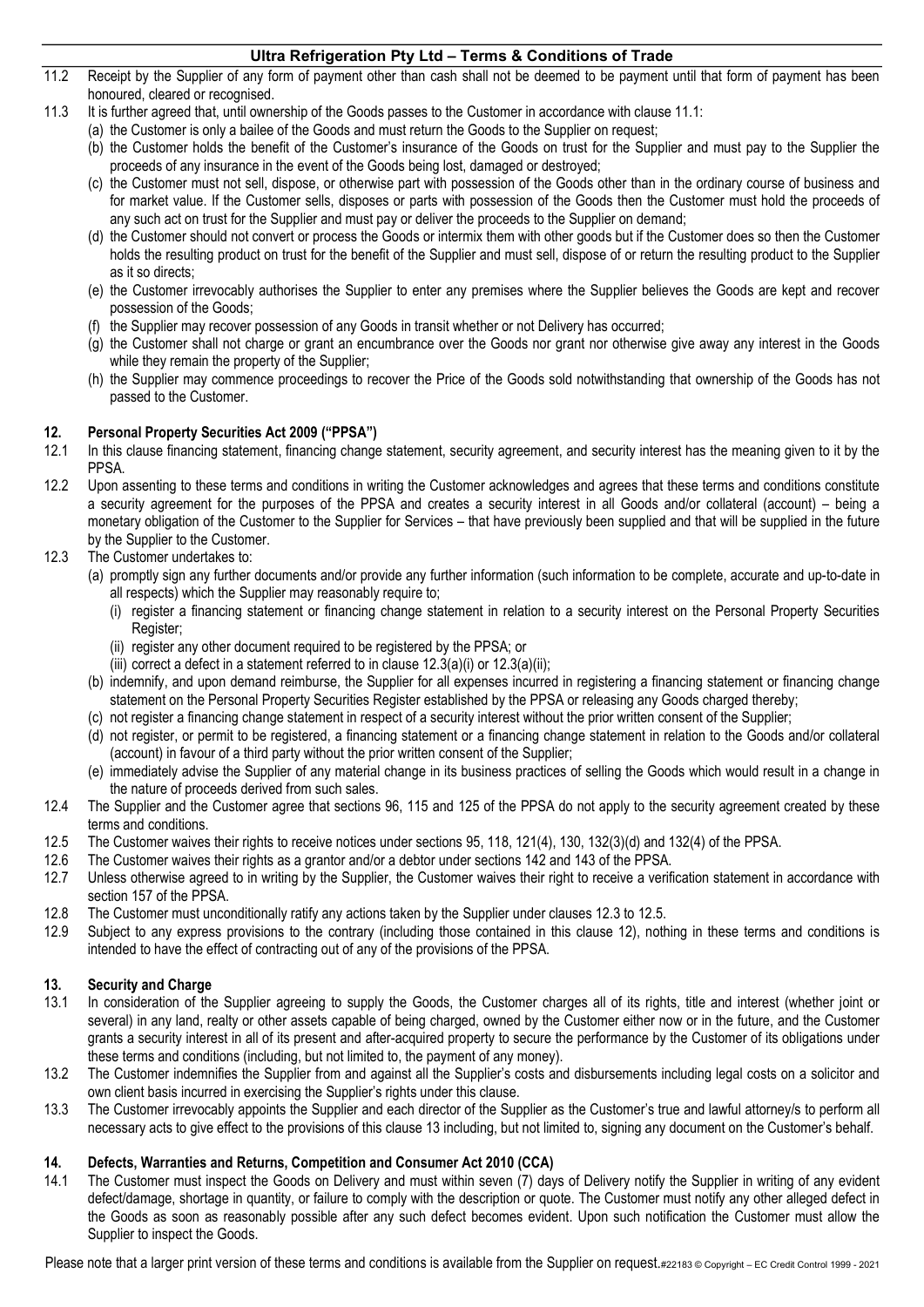- 14.2 Under applicable State, Territory and Commonwealth Law (including, without limitation the CCA), certain statutory implied guarantees and warranties (including, without limitation the statutory guarantees under the CCA) may be implied into these terms and conditions (Non-Excluded Guarantees).
- 14.3 The Supplier acknowledges that nothing in these terms and conditions purports to modify or exclude the Non-Excluded Guarantees.
- 14.4 Except as expressly set out in these terms and conditions or in respect of the Non-Excluded Guarantees, the Supplier makes no warranties or other representations under these terms and conditions including but not limited to the quality or suitability of the Goods. The Supplier's liability in respect of these warranties is limited to the fullest extent permitted by law.
- 14.5 If the Customer is a consumer within the meaning of the CCA, the Supplier's liability is limited to the extent permitted by section 64A of Schedule 2.
- 14.6 If the Supplier is required to replace the Goods under this clause or the CCA, but is unable to do so, the Supplier may refund any money the Customer has paid for the Goods.
- 14.7 If the Customer is not a consumer within the meaning of the CCA, the Supplier's liability for any defect or damage in the Goods is:
	- (a) limited to the value of any express warranty or warranty card provided to the Customer by the Supplier at the Supplier's sole discretion; (b) limited to any warranty to which the Supplier is entitled, if the Supplier did not manufacture the Goods;
	- (c) otherwise negated absolutely.
- 14.8 Subject to this clause 14, returns will only be accepted provided that:
	- (a) the Customer has complied with the provisions of clause 14.1; and
	- (b) the Supplier has agreed that the Goods are defective; and
	- (c) the Goods are returned within a reasonable time at the Customer's cost (if that cost is not significant); and
	- (d) the Goods are returned in as close a condition to that in which they were delivered as is possible.
- 14.9 Notwithstanding clauses 14.1 to 14.8 but subject to the CCA, the Supplier shall not be liable for any defect or damage which may be caused or partly caused by or arise as a result of:
	- (a) the Customer failing to properly maintain or store any Goods;
	- (b) the Customer using the Goods for any purpose other than that for which they were designed;
	- (c) the Customer continuing the use of any Goods after any defect became apparent or should have become apparent to a reasonably prudent operator or user;
	- (d) the Customer failing to follow any instructions or guidelines provided by the Supplier;
	- (e) fair wear and tear, any accident, or act of God.
- 14.10 In the case of second hand Goods, unless the Customer is a consumer under the CCA, the Customer acknowledges that it has had full opportunity to inspect the second hand Goods prior to Delivery and accepts them with all faults and that to the extent permitted by law no warranty is given by the Supplier as to the quality or suitability for any purpose and any implied warranty, statutory or otherwise, is expressly excluded. The Customer acknowledges and agrees that the Supplier has agreed to provide the Customer with the second hand Goods and calculated the Price of the second hand Goods in reliance of this clause 14.10.
- 14.11 Notwithstanding anything contained in this clause if the Supplier is required by a law to accept a return then the Supplier will only accept a return on the conditions imposed by that law.

## 15. Intellectual Property

- 15.1 Where the Supplier has designed, drawn or developed Goods for the Customer, then the copyright in any designs and drawings and documents shall remain the property of the Supplier. Under no circumstances may such designs, drawings and documents be used without the express written approval of the Supplier.
- 15.2 The Customer warrants that all designs, specifications or instructions given to the Supplier will not cause the Supplier to infringe any patent, registered design or trademark in the execution of the Customer's order and the Customer agrees to indemnify the Supplier against any action taken by a third party against the Supplier in respect of any such infringement.
- 15.3 The Customer agrees that the Supplier may (at no cost) use for the purposes of marketing or entry into any competition, any documents, designs, drawings or Goods which the Supplier has created for the Customer.

## 16. Default and Consequences of Default

- 16.1 Interest on overdue invoices shall accrue daily from the date when payment becomes due, until the date of payment, at a rate of two and a half percent (2.5%) per calendar month (and at the Supplier's sole discretion such interest shall compound monthly at such a rate) after as well as before any judgment.
- 16.2 If the Customer owes the Supplier any money, the Customer shall indemnify the Supplier from and against all costs and disbursements:
	- (a) incurred; and/or
	- (b) which would be incurred and/or
	- (c) for which by the Customer would be liable;

in regard to legal costs on a solicitor and own client basis, internal administration fees, the Supplier's contract fees owing for breach of these terms and conditions', including, but not limited to, contract default fees and/or recovery costs (if applicable), as well as bank dishonour fees.

- 16.3 Further to any other rights or remedies the Supplier may have under this Contract, if a Customer has made payment to the Supplier, and the transaction is subsequently reversed, the Customer shall be liable for the amount of the reversed transaction, in addition to any further costs incurred by the Supplier under this clause 16 where it can be proven that such reversal is found to be illegal, fraudulent or in contravention to the Customer's obligations under this Contract.
- 16.4 Without prejudice to the Supplier's other remedies at law the Supplier shall be entitled to cancel all or any part of any order of the Customer which remains unfulfilled and all amounts owing to the Supplier shall, whether or not due for payment, become immediately payable if:
	- (a) any money payable to the Supplier becomes overdue, or in the Supplier's opinion the Customer will be unable to make a payment when it falls due;
		- (b) the Customer has exceeded any applicable credit limit provided by the Supplier;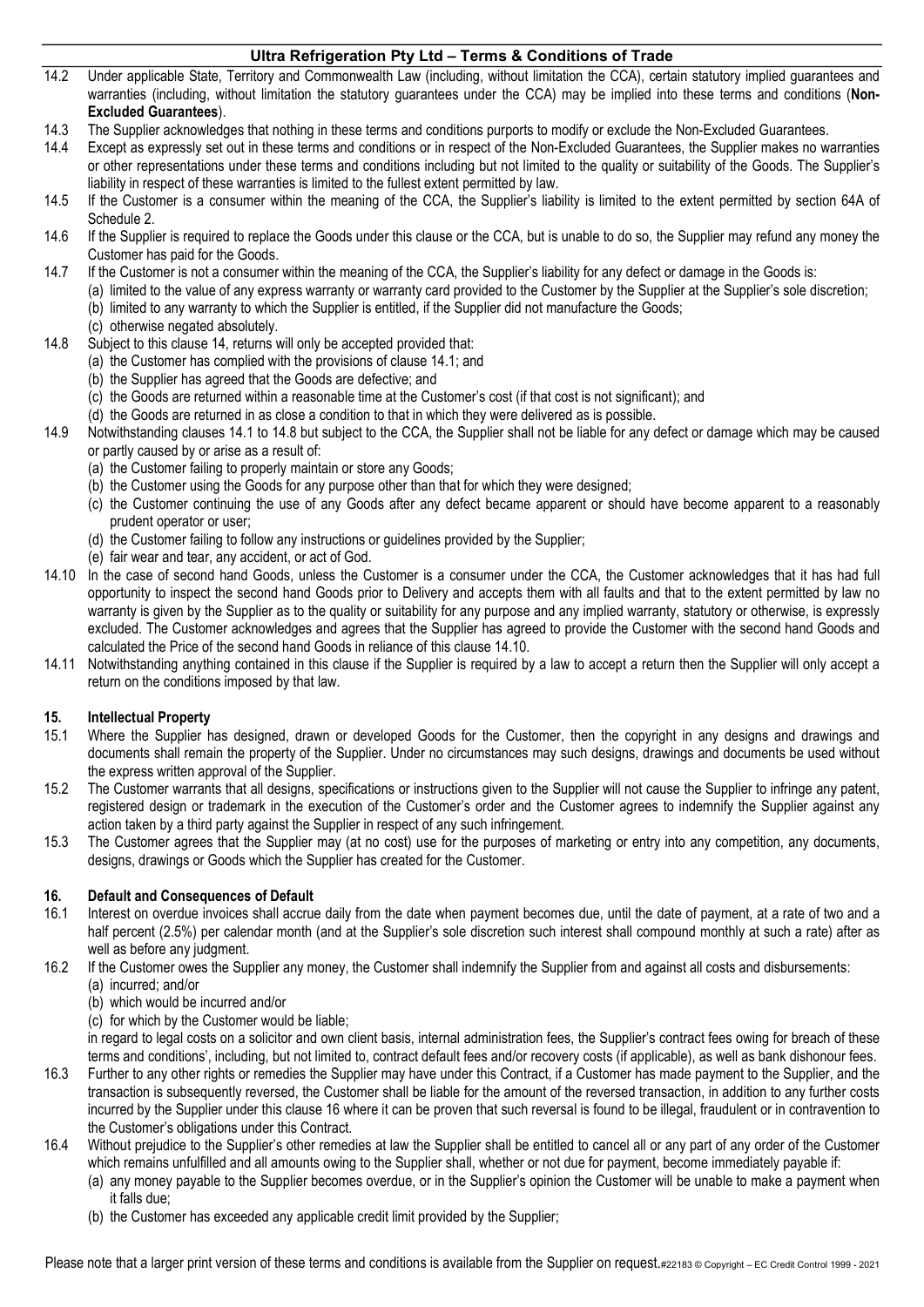- (c) the Customer becomes insolvent, convenes a meeting with its creditors or proposes or enters into an arrangement with creditors, or makes an assignment for the benefit of its creditors; or
- (d) a receiver, manager, liquidator (provisional or otherwise) or similar person is appointed in respect of the Customer or any asset of the Customer.

### 17. Compliance with Laws

- 17.1 The Customer and the Supplier shall comply with the provisions of all statutes, regulations and bylaws of government, local and other public authorities that may be applicable to the Services, including any work health and safety laws (WHS) relating or any other relevant safety standards or legislation pertaining to the Services.
- 17.2 Both parties acknowledge and agree:
	- (a) to comply with the National Construction Code of Australia (NCC) and the Building Products (Safety) Act 2017, in respect of all workmanship and building products to be supplied during the course of the Services; and
	- (b) that Services will be provided in accordance with any current relevant Australian/New Zealand Standards applicable.
- 17.3 Where the Customer has supplied products for the Supplier to complete the Services, the Customer acknowledges that it accepts responsibility for the suitability of purpose and use for their products and the Intended Use and any faults inherent in those products. However, if in the Supplier's opinion, it is believed that the materials supplied are Non-Conforming products and will not conform with state and/or territory regulations, then the Supplier shall be entitled, without prejudice, to halt the Services until the appropriate conforming products are sourced and all costs associated with such a change to the plans and design will be invoiced in accordance with clause 5.2.
- 17.4 The Customer shall obtain (at the expense of the Customer) all licenses and approvals that may be required for the Services.

#### 18. Cancellation

- 18.1 Without prejudice to any other remedies the Supplier may have, if at any time the Customer is in breach of any obligation (including those relating to payment) under these terms and conditions the Supplier may suspend or terminate the supply of Goods to the Customer. The Supplier will not be liable to the Customer for any loss or damage the Customer suffers because the Supplier has exercised its rights under this clause.
- 18.2 The Supplier may cancel any contract to which these terms and conditions apply or cancel Delivery of Goods at any time before the Goods are delivered by giving written notice to the Customer. On giving such notice the Supplier shall repay to the Customer any money paid by the Customer for the Goods. The Supplier shall not be liable for any loss or damage whatsoever arising from such cancellation.
- 18.3 In the event that the Customer cancels Delivery of Goods the Customer shall be liable for any and all loss incurred (whether direct or indirect) by the Supplier as a direct result of the cancellation (including, but not limited to, any loss of profits).

#### 19. Privacy Policy

- 19.1 All emails, documents, images or other recorded information held or used by the Supplier is Personal Information, as defined and referred to in clause 19.3, and therefore considered Confidential Information. The Supplier acknowledges its obligation in relation to the handling, use, disclosure and processing of Personal Information pursuant to the Privacy Act 1988 ("the Act") including the Part IIIC of the Act being Privacy Amendment (Notifiable Data Breaches) Act 2017 (NDB) and any statutory requirements, where relevant in a European Economic Area ("EEA"), under the EU Data Privacy Laws (including the General Data Protection Regulation "GDPR") (collectively, "EU Data Privacy Laws"). The Supplier acknowledges that in the event it becomes aware of any data breaches and/or disclosure of the Customer's Personal Information, held by the Supplier that may result in serious harm to the Customer, the Supplier will notify the Customer in accordance with the Act and/or the GDPR. Any release of such Personal Information must be in accordance with the Act and the GDPR (where relevant) and must be approved by the Customer by written consent, unless subject to an operation of law.
- 19.2 Notwithstanding clause 19.1, privacy limitations will extend to the Supplier in respect of Cookies where the Customer utilises the Supplier's website to make enquiries. The Supplier agrees to display reference to such Cookies and/or similar tracking technologies, such as pixels and web beacons (if applicable), such technology allows the collection of Personal Information such as the Customer's:
	- (a) IP address, browser, email client type and other similar details;
	- (b) tracking website usage and traffic; and
	- (c) reports are available to the Supplier when the Supplier sends an email to the Customer, so the Supplier may collect and review that information ("collectively Personal Information")

If the Customer consents to the Supplier's use of Cookies on the Supplier's website and later wishes to withdraw that consent, the Customer may manage and control the Supplier's privacy controls via the Customer's web browser, including removing Cookies by deleting them from the browser history when exiting the site.

- 19.3 The Customer agrees that the Supplier may exchange information about the Customer with those credit providers and with related body corporates for the following purposes:
	- (a) to assess an application by the Customer; and/or
	- (b) to notify other credit providers of a default by the Customer; and/or
	- (c) to exchange information with other credit providers as to the status of this credit account, where the Customer is in default with other credit providers; and/or
	- (d) to assess the creditworthiness of the Customer including the Customer's repayment history in the preceding two (2) years.
- 19.4 The Customer consents to the Supplier being given a consumer credit report to collect overdue payment on commercial credit.
- 19.5 The Customer agrees that personal credit information provided may be used and retained by the Supplier for the following purposes (and for other agreed purposes or required by):
	- (a) the provision of Goods; and/or
	- (b) analysing, verifying and/or checking the Customer's credit, payment and/or status in relation to the provision of Goods; and/or
	- (c) processing of any payment instructions, direct debit facilities and/or credit facilities requested by the Customer; and/or
	- (d) enabling the collection of amounts outstanding in relation to the Goods.
- 19.6 The Supplier may give information about the Customer to a CRB for the following purposes: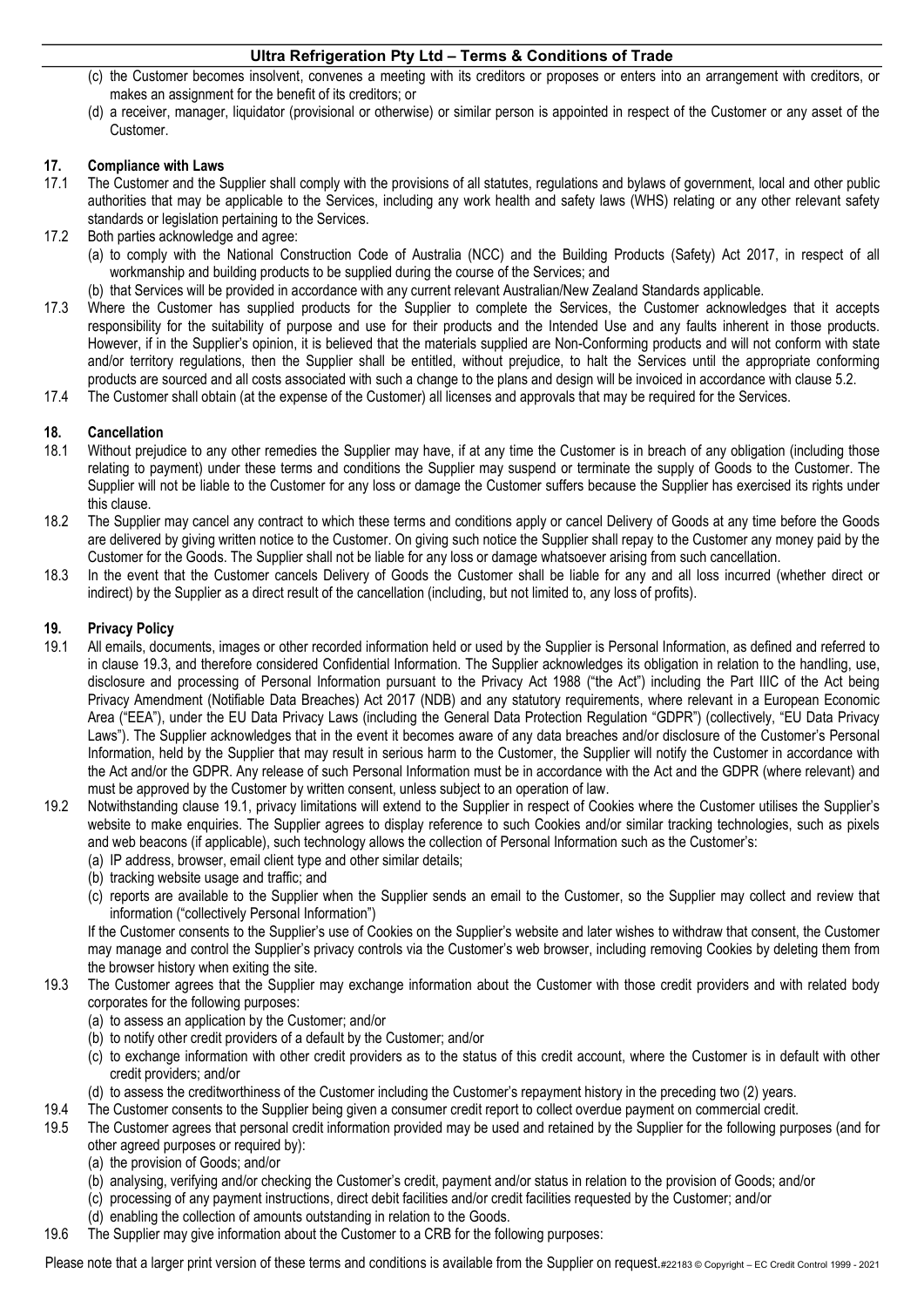- (a) to obtain a consumer credit report;
- (b) allow the CRB to create or maintain a credit information file about the Customer including credit history.
- 19.7 The information given to the CRB may include:
	- (a) Personal Information as outlined in 19.3 above;
	- (b) name of the credit provider and that the Supplier is a current credit provider to the Customer;
	- (c) whether the credit provider is a licensee;
	- (d) type of consumer credit;
	- (e) details concerning the Customer's application for credit or commercial credit (e.g. date of commencement/termination of the credit account and the amount requested);
	- (f) advice of consumer credit defaults (provided the Supplier is a member of an approved OAIC External Disputes Resolution Scheme), overdue overdue accounts, loan repayments or outstanding monies which are overdue by more than sixty (60) days and for which written notice for request of payment has been made and debt recovery action commenced or alternatively that the Customer no longer has any overdue accounts and the Supplier has been paid or otherwise discharged and all details surrounding that discharge (e.g. dates of payments);
	- (g) information that, in the opinion of the Supplier, the Customer has committed a serious credit infringement;
	- (h) advice that the amount of the Customer's overdue payment is equal to or more than one hundred and fifty dollars (\$150).
- 19.8 The Customer shall have the right to request (by e-mail) from the Supplier:
	- (a) a copy of the Personal Information about the Customer retained by the Supplier and the right to request that the Supplier correct any incorrect Personal Information; and
	- (b) that the Supplier does not disclose any Personal Information about the Customer for the purpose of direct marketing.
- 19.9 The Supplier will destroy Personal Information upon the Customer's request (by e-mail) or if it is no longer required unless it is required in order to fulfil the obligations of this Contract or is required to be maintained and/or stored in accordance with the law.
- 19.10 The Customer can make a privacy complaint by contacting the Supplier via e-mail. The Supplier will respond to that complaint within seven (7) days of receipt and will take all reasonable steps to make a decision as to the complaint within thirty (30) days of receipt of the complaint. In the event that the Customer is not satisfied with the resolution provided, the Customer can make a complaint to the Information Commissioner at www.oaic.gov.au.

## 20. Unpaid Seller's Rights

- 20.1 Where the Customer has left any item with the Supplier for repair, modification, exchange or for the Supplier to perform any other service in relation to the item and the Supplier has not received or been tendered the whole of any monies owing to it by the Customer, the Supplier shall have, until all monies owing to the Supplier are paid:
	- (a) a lien on the item; and
	- (b) the right to retain or sell the item, such sale to be undertaken in accordance with any legislation applicable to the sale or disposal of uncollected goods.
- 20.2 The lien of the Supplier shall continue despite the commencement of proceedings, or judgment for any monies owing to the Supplier having been obtained against the Customer.

## 21. Building and Construction Industry Security of Payments Act 1999

- 21.1 At the Supplier's sole discretion, if there are any disputes or claims for unpaid Goods and/or Services then the provisions of the Building and Construction Industry Security of Payments Act 1999 may apply.
- 21.2 Nothing in this Contract is intended to have the effect of contracting out of any applicable provisions of the Building and Construction Industry Security of Payments Act 1999 of New South Wales, except to the extent permitted by the Act where applicable.

## 22. Service of Notices

- 22.1 Any written notice given under this Contract shall be deemed to have been given and received:
	- (a) by handing the notice to the other party, in person;
	- (b) by leaving it at the address of the other party as stated in this Contract;
	- (c) by sending it by registered post to the address of the other party as stated in this Contract;
	- (d) if sent by facsimile transmission to the fax number of the other party as stated in this Contract (if any), on receipt of confirmation of the transmission;
	- (e) if sent by email to the other party's last known email address.
- 22.2 Any notice that is posted shall be deemed to have been served, unless the contrary is shown, at the time when by the ordinary course of post, the notice would have been delivered.

## 23. Trusts

- 23.1 If the Customer at any time upon or subsequent to entering in to the Contract is acting in the capacity of trustee of any trust ("Trust") then whether or not the Supplier may have notice of the Trust, the Customer covenants with the Supplier as follows:
	- (a) the Contract extends to all rights of indemnity which the Customer now or subsequently may have against the Trust and the trust fund;
	- (b) the Customer has full and complete power and authority under the Trust to enter into the Contract and the provisions of the Trust do not purport to exclude or take away the right of indemnity of the Customer against the Trust or the trust fund. The Customer will not release the right of indemnity or commit any breach of trust or be a party to any other action which might prejudice that right of indemnity;
	- (c) the Customer will not without consent in writing of the Supplier (the Supplier will not unreasonably withhold consent), cause, permit, or suffer to happen any of the following events:
		- (i) the removal, replacement or retirement of the Customer as trustee of the Trust;
		- (ii) any alteration to or variation of the terms of the Trust;
		- (iii) any advancement or distribution of capital of the Trust; or